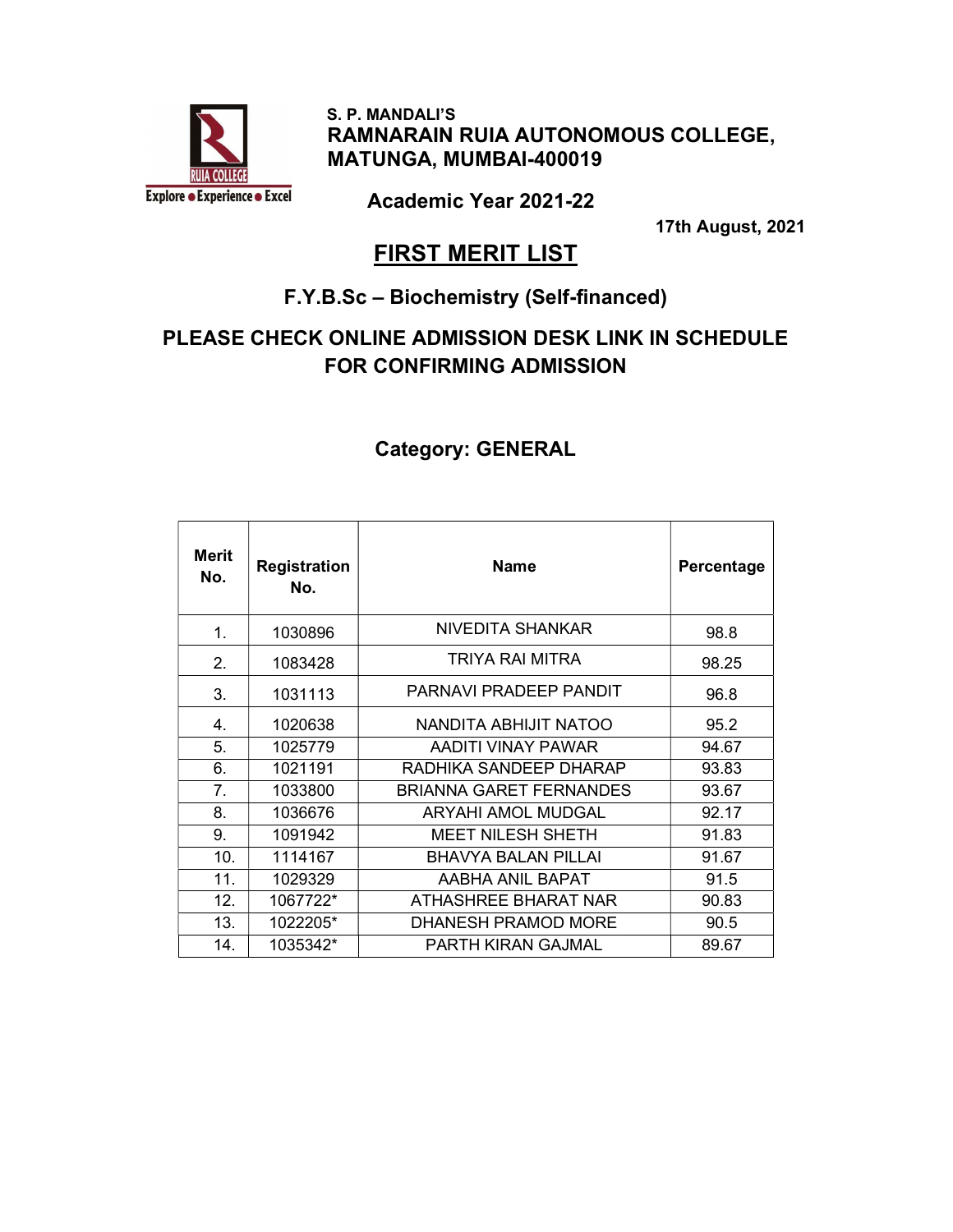## Category: EWS

| <b>Merit</b><br>No. | Registration<br>No. | <b>Name</b>                                    | Percentage |
|---------------------|---------------------|------------------------------------------------|------------|
| 1.                  | 1029199             | AANCHAL SANATH UDAYKUMAR<br><b>ABEYWARDENA</b> | 78.83      |

## Category: SC

| <b>Merit</b><br>No. | <b>Registration</b><br>No. | <b>Name</b>                | Percentage |
|---------------------|----------------------------|----------------------------|------------|
| 1.                  | 1074795                    | RASHINA MASKAR KAMBLE      | 84.8       |
| 2.                  | 1062222                    | SAKSHI MANGESH JADHAV      | 81.67      |
| 3.                  | 1105693                    | AADITI PUNDALIK LOKARE     | 78.83      |
| 4.                  | 1096759                    | <b>PIYUSH SURESH SALVI</b> | 72.17      |
| 5.                  | 1069523                    | PRAFUL ADINKAR SAWANT      | 58.46      |

## Category: ST

#### No applications received

## Category: VJ/DT (NT-A)

#### No applications received

#### Category NT-B

## No applications received

## Category NT-C

#### No applications received